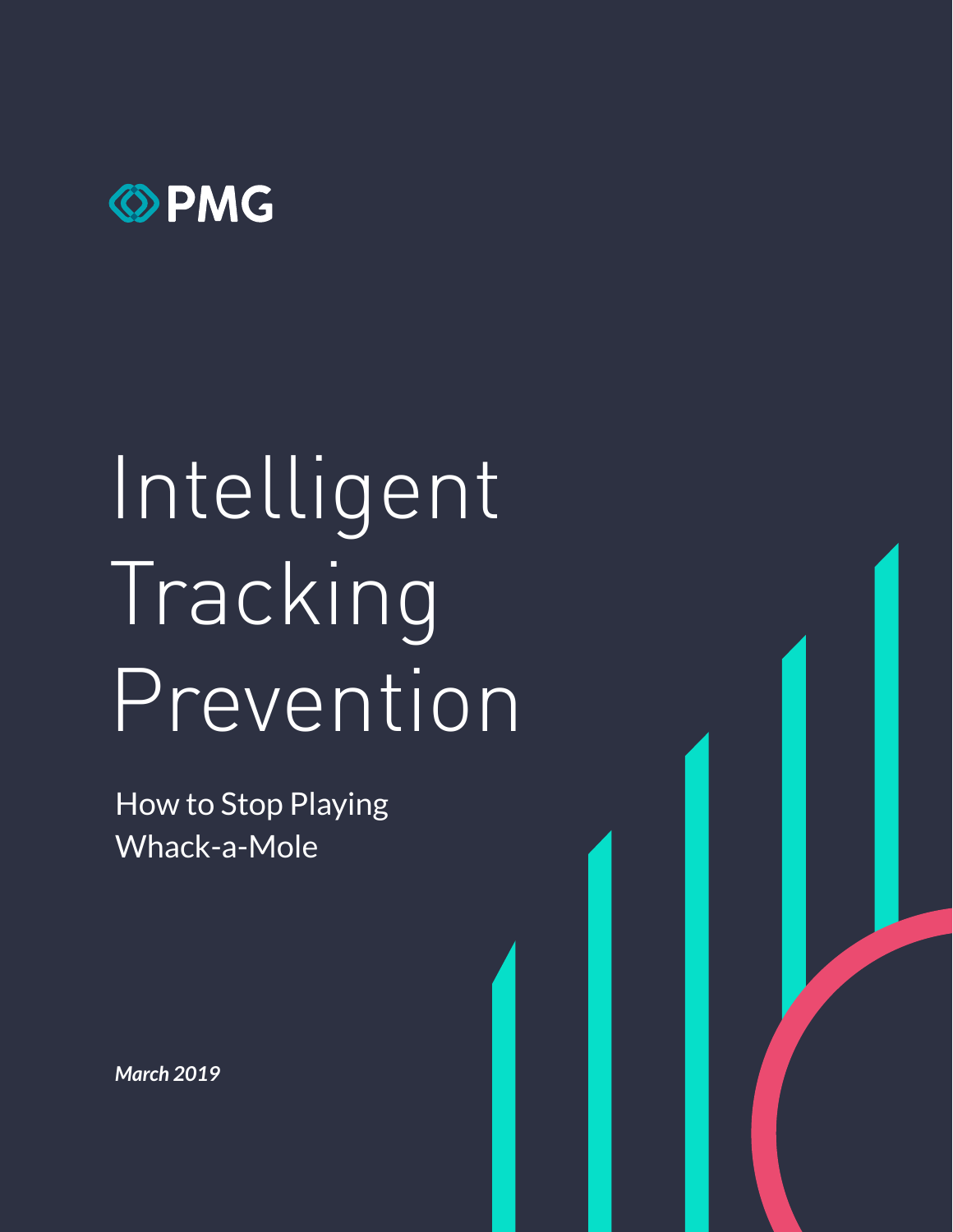*Apple recently released the latest version of its browser feature that's designed to further foil companies' attempts to track users across the internet, pushing advertisers to make a difficult choice in light of version 2.1 of Safari's Intelligent Tracking Prevention (ITP). With Firefox having already started its own version of ITP and Adweek's report last Friday that Google is contemplating major changes of its own, including in Chrome, even the holdouts will have to confront the issue directly very soon.*

*The most challenging thing, though, is that regardless of what decisions are made today, choices with even bigger ramifications will have to be made right after. This piece will attempt to guide advertisers through the here and now, and hopefully motivate brands to plan for what we see as the inevitable future of postcookie media buying and optimization — people-based marketing where advertisers target and reach the same person across all platforms and devices without the need for cookies.*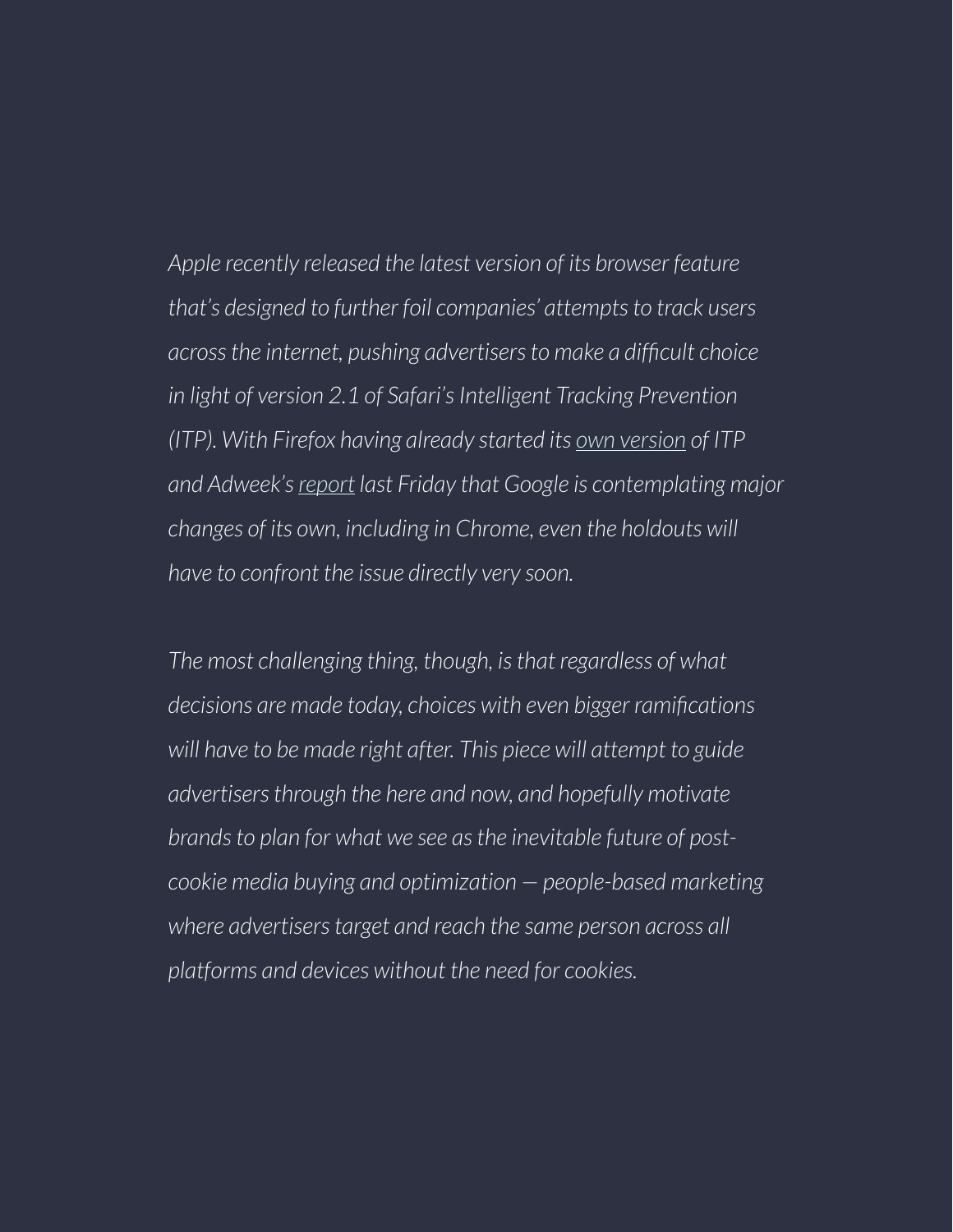# 60-Second Summary

- *Driven by increased government regulation and consumer demands around data privacy, web browsers have started to implement features — most notably, Safari's Intelligent Tracking Prevention (ITP) — that upend digital media tracking and targeting methods that many brands rely on for measuring success.*
- *Between ITP, GDPR, and California's new data privacy law (CCPA), most advertisers saw an immediate impact on their campaign measurement and site analytics data, with numbers notably down across the board due to tracking challenges.*
- *The industry responded by developing workarounds to Apple's ITP protocol on Safari. Now, Apple released its latest update which renders those workarounds moot and other browsers are following suit. Firefox has already rolled out the early stages of its version of ITP, and Chrome may soon launch its own.*
- *Short-term solutions that mitigate tracking and targeting loss due to the implementation of these new features and legislation are offered by Google and Facebook for advertisers. However, those options have limitations and pose potentially significant risks to the brands that adopt them.*
- *Regardless of their choices in the immediate future, advertisers must also confront the inevitability of buying digital media absent of cookies. The proven solution is peoplebased marketing.*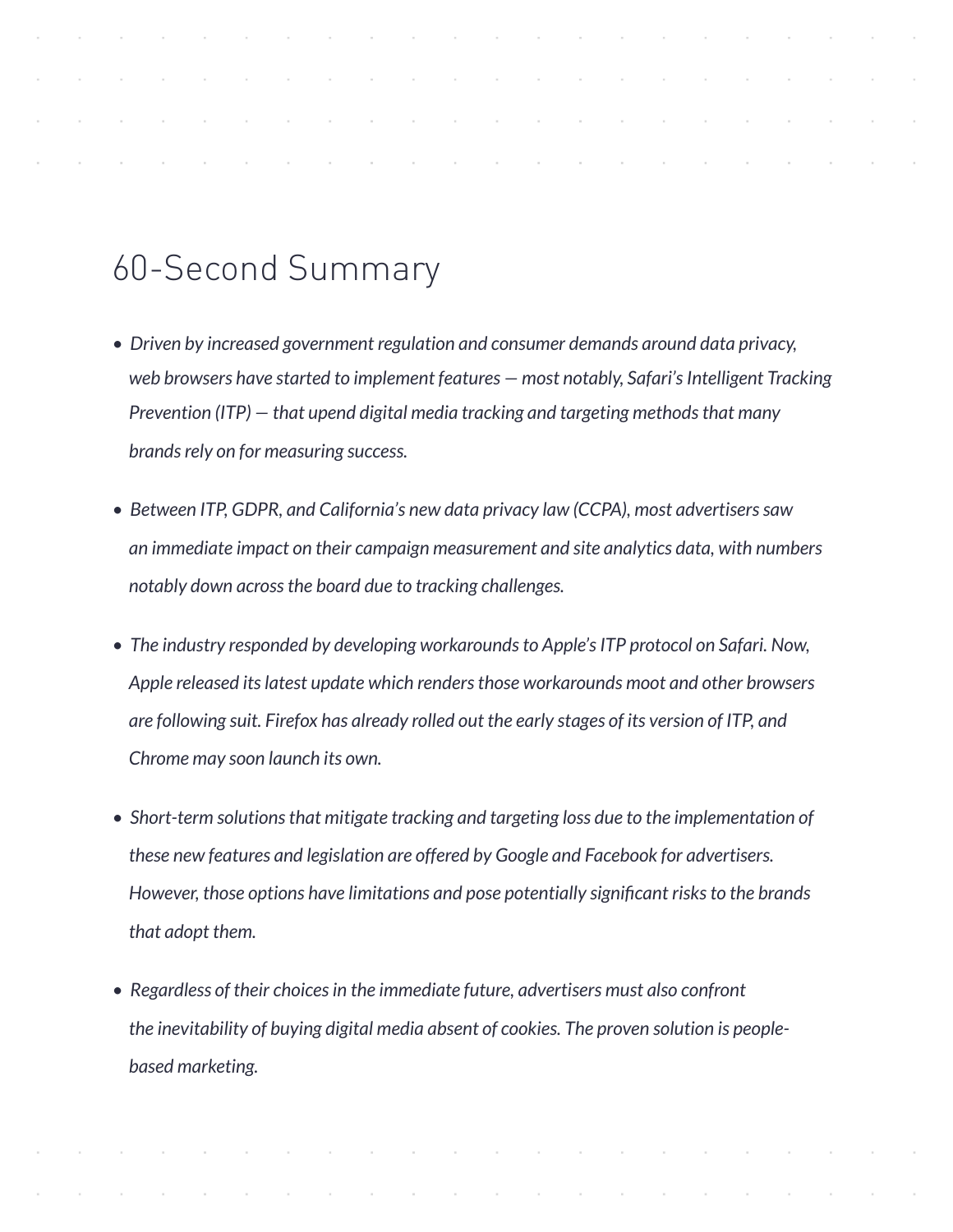| the contract of the contract of the contract of the contract of the contract of the contract of the contract of |  |  |  |  |  |  |  |  |  |  |
|-----------------------------------------------------------------------------------------------------------------|--|--|--|--|--|--|--|--|--|--|
| the contract of the contract of the contract of the contract of the contract of the contract of the contract of |  |  |  |  |  |  |  |  |  |  |
| the contract of the contract of the contract of the contract of the contract of the contract of the contract of |  |  |  |  |  |  |  |  |  |  |
|                                                                                                                 |  |  |  |  |  |  |  |  |  |  |

# What's Happened To Date

In September 2018, Apple rolled out an update to its ITP standard on the Safari browser. The enhancement appealed to privacy-minded consumers and included a browser setting that effectively disabled third-party cookies for domains that use cookie data to track user activity. It is an understatement to say that advertisers, publishers, and ad tech vendors were justifiably alarmed. The major players, including Google and Facebook, eventually unveiled workarounds that would allow marketers to retain most of the tracking visibility and audience targeting they enjoyed prior to ITP 2.0.

These workarounds mostly focused on converting third-party cookies into first-party cookies, thus mitigating ITP's impact. However, by the end of February 2019, Apple unveiled ITP 2.1. While 2.0 is related to third-party cookies, 2.1 takes aim at first-party cookies. In essence, by targeting the accessibility and longevity of first-party cookies (i.e., expiring them after seven days), ITP 2.1 significantly decreases the effectiveness of the workarounds that were created to store third-party cookies as first-party cookies.

First, let's look at the most straightforward, and likely least controversial set of workarounds, which come from Google. (As one might expect, these are subject to change based on if and when Google rolls out the changes they have been debating internally.)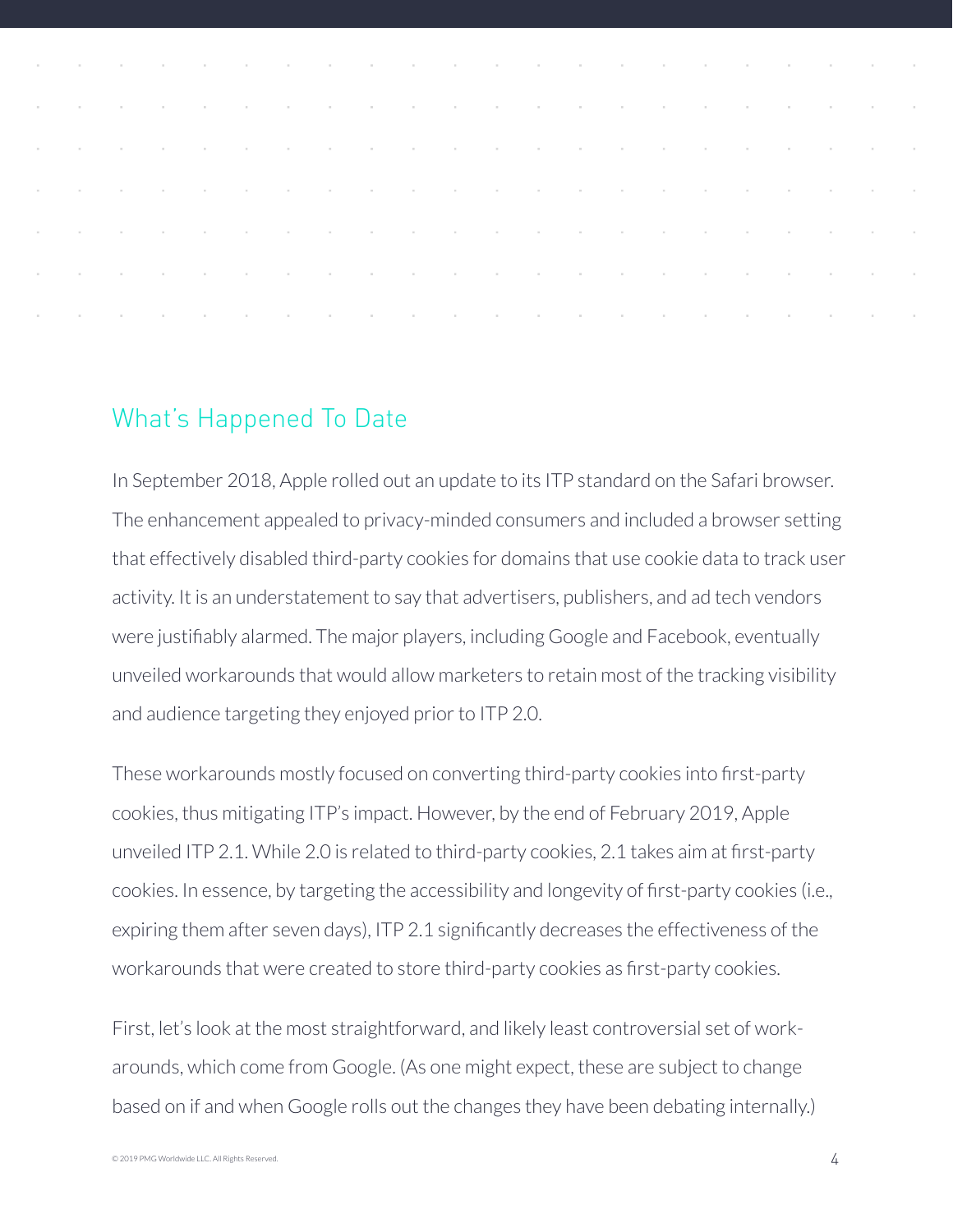# Google's ITP Best Practices

Given its reliance on advertisers justifying their ad spend with the support of discrete data, it's no surprise that Google offers several solutions. Even less surprising is that

all these solutions involve one or more elements of Google's growing advertising tech stack. The options essentially require advertisers to go from just tagging select pages on their site to implementing sitewide tagging so that cookies are effectively first-party, instead of third-party.

### **IMPLEMENTING GLOBAL SITE TAG**

Using the Global Site Tag is the simplest solution, especially if you are currently using Google Ads conversion tracking and/or floodlight tags via DoubleClick

The options essentially require advertisers to go from tagging select pages on their site to implementing sitewide tagging.

Campaign Manager. A global site tag is made up of two JavaScript snippets: a global one and an event snippet. By implementing it, you would place the global snippet on every single page of your site then place the event snippet on pages where events you want to track (e.g., shopping cart, purchase confirmation, store locator) take place.

#### **GOOGLE TAG MANAGER**

A more comprehensive solution that also works with non-Google tags would be implementing Google's tag management system which allows advertisers to easily update tags and code snippets across their entire website. Once you have installed this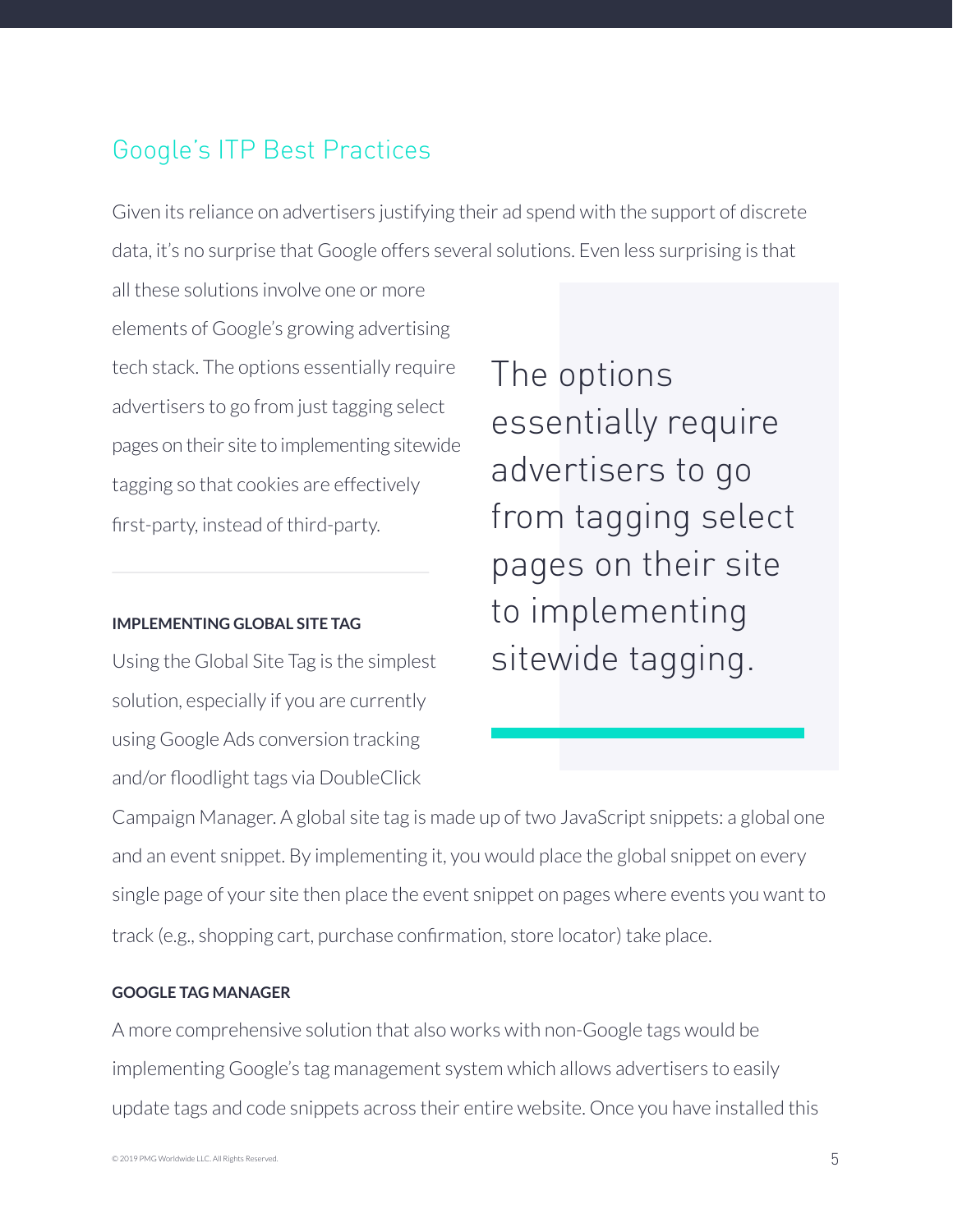system on your entire site, you would add the Google conversion linker tag and set it to fire on all pages.

#### **LINKING GOOGLE ANALYTICS WITH GOOGLE ADS TRACKING**

This solution would work for marketers who are already using Google Analytics, though it is limited in that it does not work with floodlight tags. To implement, advertisers would simply link their Google Ads and Google Analytics accounts. This solution takes advantage of the fact that the Google Analytics tag has already been implemented sitewide.

Google's official communications indicate the search engine expects ITP 2.1 to affect only a small share of overall conversions for two reasons — Safari's relative share of browsers in use, and most advertisers see conversions happen within seven days of an ad click. To mitigate the situation, Google will allow advertisers to recover potential loss through conversion modeling to ensure consistent measurement across all browsers.

Since we are increasingly dealing with walled gardens, we must also consider the workarounds available from the other player in the online advertising duopoly — that is, Facebook. This is where things get a bit grey.

### *We present the options here, but we urge brands to proceed with caution as they determine their best path forward.*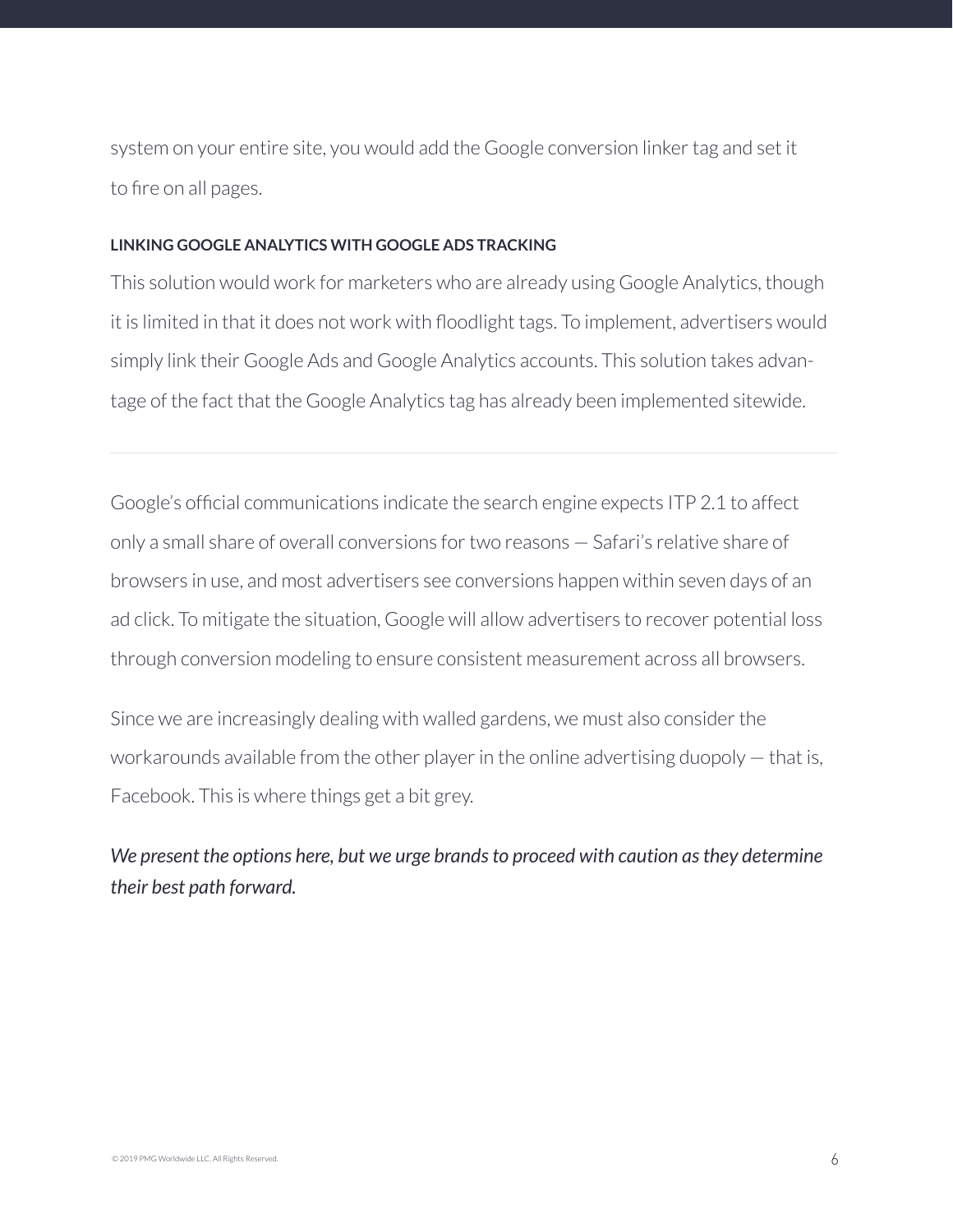# Facebook Dances On Ethical Edge

As a workaround to ITP, Facebook has been pushing advertisers to enable its "automatic advanced matching" feature. According to Facebook, its technology detects certain website text fields and automatically associates them with corresponding events.

#### **FIELDS CAPTURED INCLUDE:**

*Email address Phone number First name Last name Gender City State Postal code*

Data hashing happens locally on the browser before going to Facebook's servers for matching. Facebook states that it deletes all matched and unmatched hashes immediately after the matching process ends, and no personally identifiable information is stored on its servers. According to Facebook, enabling this feature will allow advertisers to attribute more conversions, facilitate better optimization, and ultimately deliver higher reach for remarketing campaigns. According to reports received by PMG, advertisers that have enabled this feature have seen 8% more matched purchases.

This feature may seem like a dream come true for advertisers as it uses the current Facebook implementation of their pixel to attribute revenue without using a third-party cookie. Bring on ITP, you might say. However, there are dangers in the way Facebook has implemented its advanced matching protocol, and with that brings significant risks for brands.

#### **HOW AUTOMATIC ADVANCED MATCHING REALLY WORKS**

The data being passed back to Facebook is essentially scraped by Facebook, rather than being proactively passed back by an advertiser. In other words, Facebook will grab email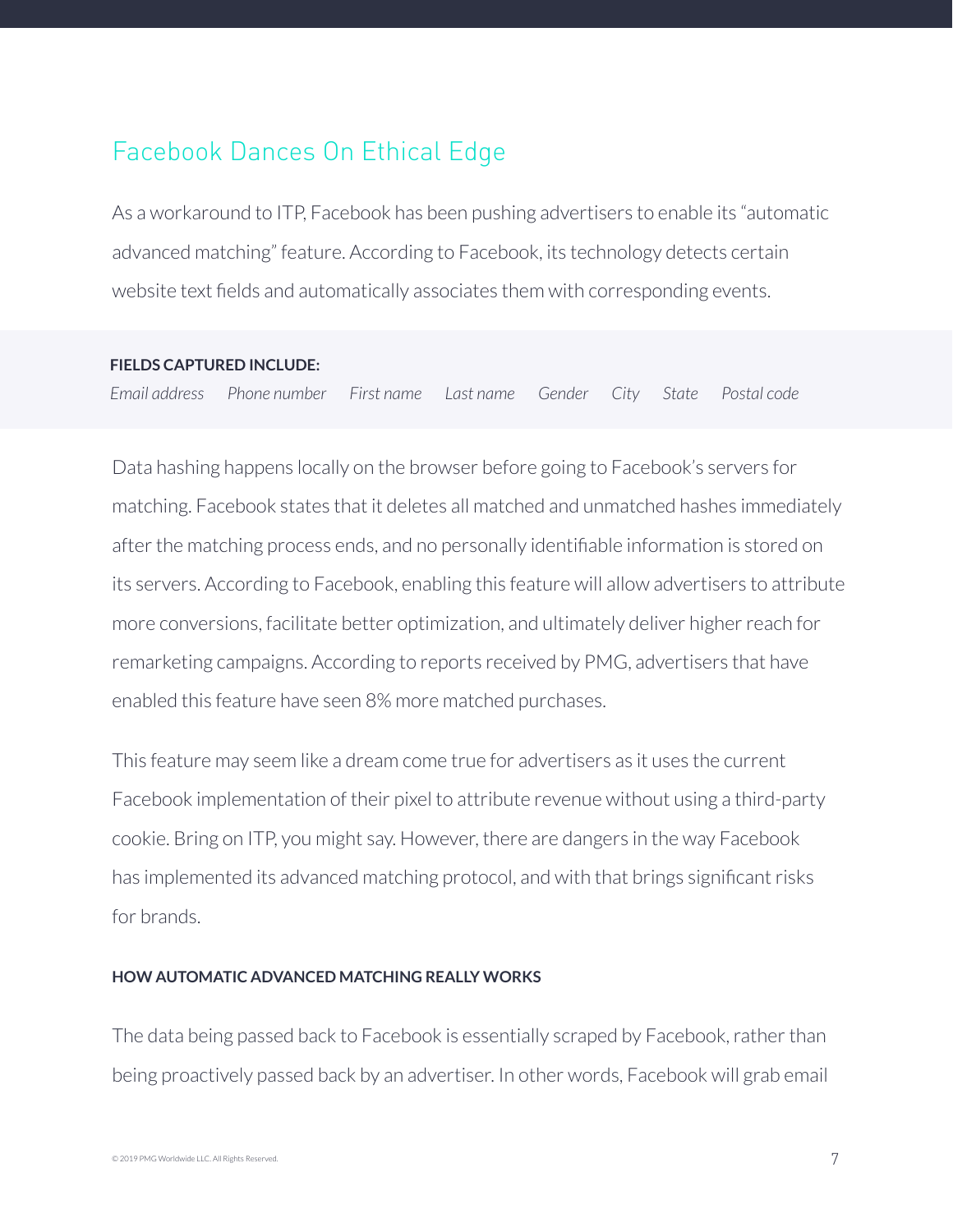address, first and last names, and other data listed above by relying on the acceptance of its terms and conditions as consent, even though explicit consent isn't as prominent as one would hope. Once enabled, marketers are ceding total control over what data is collected by Facebook, as opt-in essentially requires sending all, or nothing.

This opens the question of whether or not advanced matching will stand up to close privacy-compliance scrutiny, particularly given GDPR's standards for data processors to ensure anonymous usage data cannot reasonably be used to Whatever choices are made are likely to be short-lived.

identify the information source. We are not lawyers at PMG, but given the specter of your brand being called out by the press for allowing Facebook to grab your users' data without their knowing consent, this is something you definitely want to consult your own lawyers about.

### **THE ALTERNATIVE TO AUTOMATIC ADVANCED MATCHING**

With automatic advanced matching firmly sitting in a grey zone, PMG reiterates that brands should have their legal teams do a full vetting before enabling that feature. So, is there an alternative then? As of now, advertisers' best bet is to enable first-party cookies in Facebook.

That option is in line with what Google has released to help mitigate the lack of tracking visibility. When a user clicks on a Facebook-served ad, a unique string gets appended to the landing page URL. When there are pixels on the site that are opted-in to share first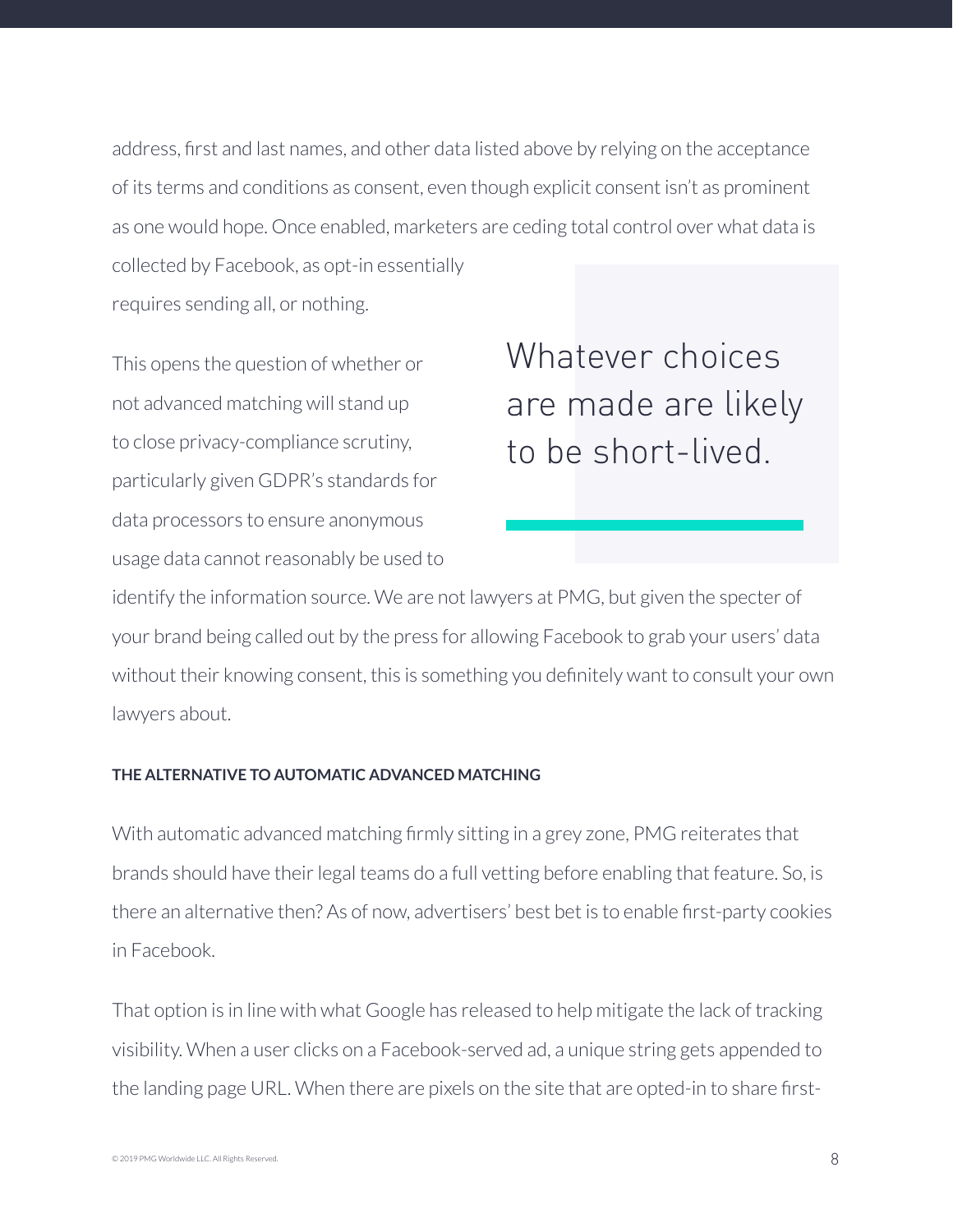party cookie data with Facebook, that URL parameter will get written into the users' browser as a first-party cookie. The pixels are then able to include this unique data to better pass back pixel event data.

To be clear, this is not a perfect alternative. Our estimates are that advertisers may lose visibility of up to 20% of conversions, and cede the same amount of its ability to optimize media or retarget site visitors. The upshot is that you stay out of any ethically grey areas, with the added bonus of not having to explain to your CEO why the Washington Post or the New York Times has included your company in its latest story about consumer data overreach.

We understand that brands have to choose between imperfect choices right now. As an agency, PMG works with clients to maximize the performance of their investments, regardless of what option the brand chooses. However, as a partner, we also need to call out that whatever choices are made are likely to be short-lived, as we march towards the inevitability of buying media in a post-cookie world.

# Make Your Choice Now, But Start Planning for the Future Too

The good news is that many brands are already preparing for a digital media buying environment without cookies, because of mobile's increasing share, as well as the enactment of privacy regulations such as GDPR. The solution is to work towards peoplebased marketing, which is also referred to as identity measurement or management, or addressable media.

The people-based marketing approach means advertisers would target individual consumers across their devices, apps, and browsers. A user's behavior would be tracked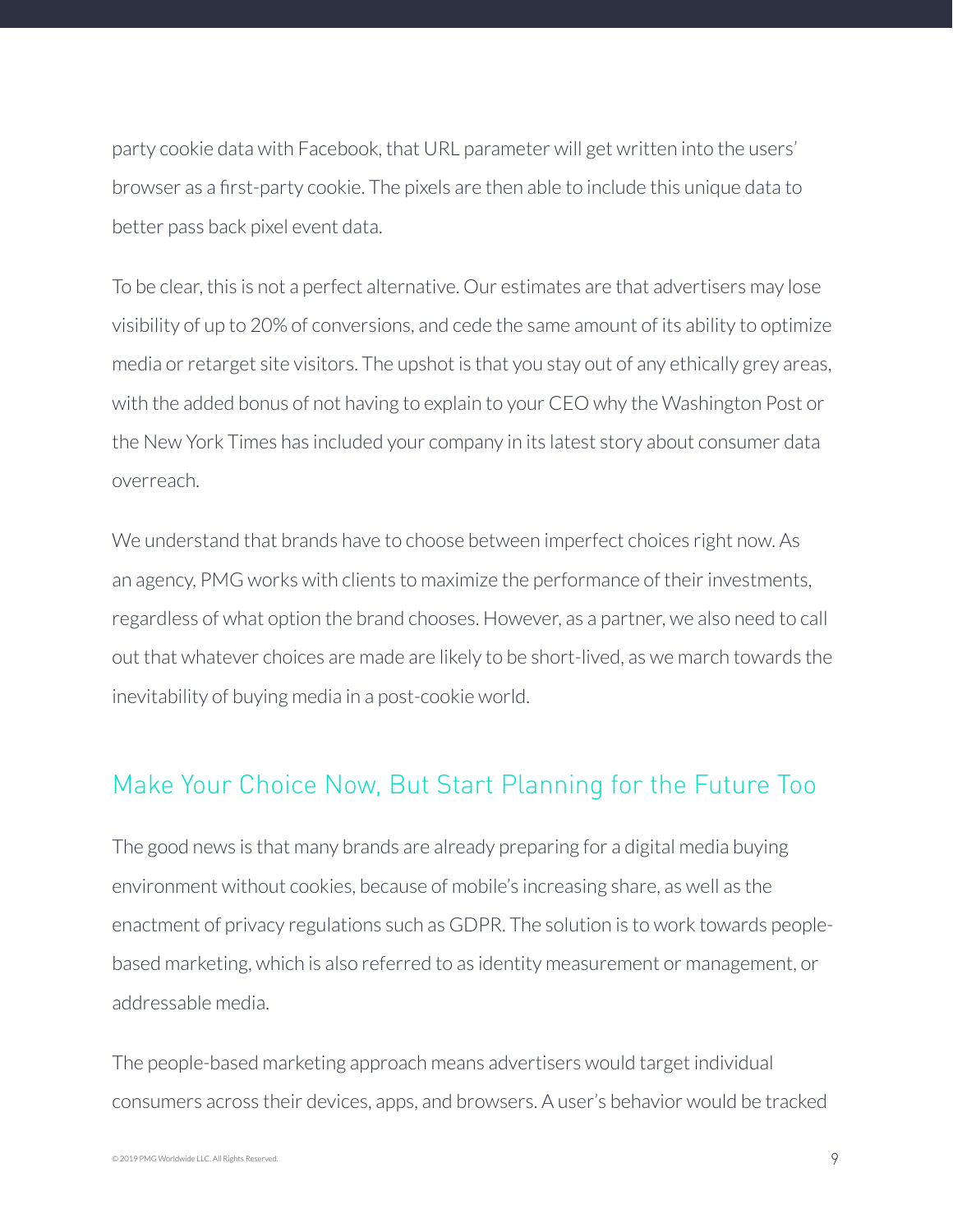and aggregated under a unique ID and identified by something like an email address. Instead of targeting specific devices only, which would be based on cookies, the future of digital media buying will focus on targeting people and reaching the same person across all platforms and devices without the need for cookies.

This is not a pipe dream. According to a study of North American media buyers cosponsored by Econsultancy, one in four advertisers already allocates more than 50% of their digital spend to addressable media. The vast majority of them reported superior results compared to traditional display buys (83%) and higher conversion rates (60%).

Brands should reach out to their agencies today to learn more about people-based marketing if they haven't already done so. The game of whack-a-mole will continue, but only for so long. Whatever ITP workarounds are available today are

The future of digital media buying will focus on targeting people and reaching the same person across all platforms and devices without the need for cookies.

likely to be stopgap at best. Additionally, with increased political scrutiny and regulations over online data usage becoming a trend that's likely to stay, it's easy to see the need for marketers to be informed and strive for sustainable solutions.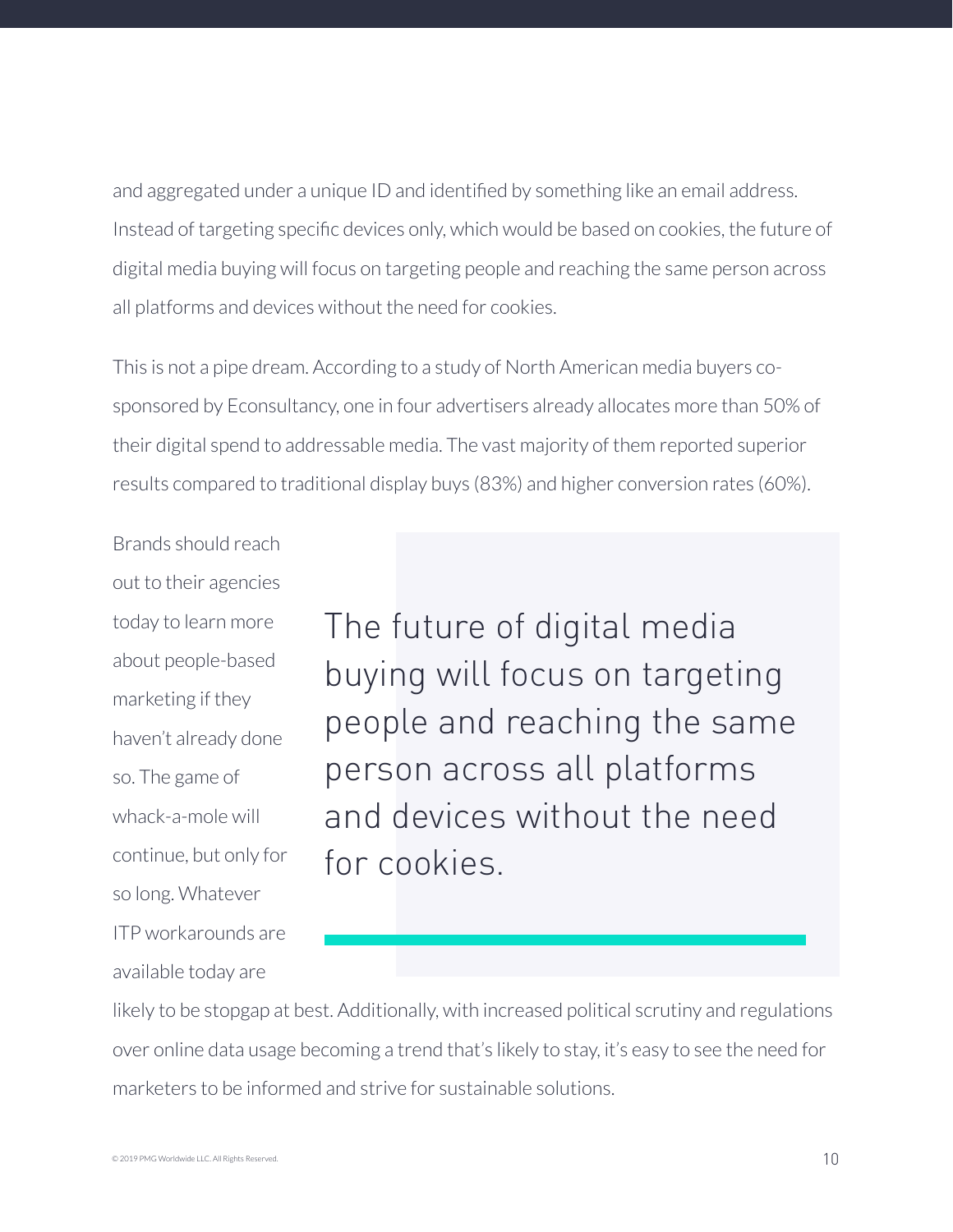*Be sure to catch our guidance document coming soon as Part 2 of this critical discussion. We will cover general best practices for media optimization in a cookie-less world, and also touch on addressing analytics data that is affected by new browser features and regulation. This includes lifetime value calculations, omnichannel-based optimization, year over year performance comparison, the rise of micrometrics, and more.* ■

|                      |                      |  |                |                  |                   |                  |                        |                                                                 |                        |                                              |                     |                 |                          |                         |                |                                                                                                                                                                                                                                                                                                                                                                                                                                                           | والمتعادل والمتعاون والمتعاون والمتعاون والمتعاون والمتعاون والمتعاون والمتعاون والمتعاون والمتعاون والمتعاون |                 |
|----------------------|----------------------|--|----------------|------------------|-------------------|------------------|------------------------|-----------------------------------------------------------------|------------------------|----------------------------------------------|---------------------|-----------------|--------------------------|-------------------------|----------------|-----------------------------------------------------------------------------------------------------------------------------------------------------------------------------------------------------------------------------------------------------------------------------------------------------------------------------------------------------------------------------------------------------------------------------------------------------------|---------------------------------------------------------------------------------------------------------------|-----------------|
| $\sim$               |                      |  |                |                  | $\sim 10^{-1}$    | $\sim$ 100 $\pm$ | $\sim 10^{-1}$         |                                                                 |                        | the control of the control of the control of |                     |                 |                          | and the control of the  | $\sim 10^{-1}$ |                                                                                                                                                                                                                                                                                                                                                                                                                                                           |                                                                                                               | $\sim$          |
| $\sim$ $\sim$        |                      |  | $\sim 10^{-1}$ | $\sim 10^{-1}$   | <b>Contractor</b> | $\sim 10^{-10}$  |                        | the control of the control of the control of the control of     |                        |                                              |                     |                 |                          | the company of the com- | $\sim 100$     | $\sim 10^{-11}$                                                                                                                                                                                                                                                                                                                                                                                                                                           |                                                                                                               | $\sim$          |
| $\sim$ $\sim$        |                      |  |                | $\sim 100$       | $\sim 100$        | $\sim 100$       |                        | the contract of the contract of the contract of the contract of |                        |                                              |                     |                 |                          |                         | $\sim 10^{-1}$ | and the control of                                                                                                                                                                                                                                                                                                                                                                                                                                        |                                                                                                               | $\sim 10$       |
| $\sim$ $\sim$        |                      |  | $\sim$ 10 $\,$ | $\sim 10^{-1}$   | $\sim 10^{-1}$    | $\sim 100$       | $\sim 10^{-1}$         | $\sim 100$                                                      |                        | the contract of the contract of the          |                     |                 | $\sim 10^{11}$ m $^{-1}$ | $\sim 100$              | $\sim 10^{-1}$ | $\sim 10^{11}$ km s $^{-1}$ km s $^{-1}$                                                                                                                                                                                                                                                                                                                                                                                                                  |                                                                                                               | $\sim$ 10 $\mu$ |
| $\sim$ $\sim$        |                      |  | $\sim$         | $\sim 10^{-1}$   | $\sim 100$        | $\sim 10^{-10}$  | and the control of the |                                                                 |                        | the contract of the contract of the          |                     |                 | <b>Contractor</b>        | $\sim 100$              | $\sim 10^{-1}$ | and the control of the                                                                                                                                                                                                                                                                                                                                                                                                                                    |                                                                                                               | $\sim 10$       |
| $\sim$ 10 $^{\circ}$ |                      |  | $\sim$ 10 $\,$ | $\sim 100$       | $\sim 100$        | $\sim 10^{-10}$  | and the contract of    |                                                                 |                        | the contract of the contract of the          |                     |                 | $\sim 10^{-10}$          | $\sim$                  | $\sim$         | $\mathcal{L}^{\mathcal{L}}(\mathcal{L}^{\mathcal{L}}(\mathcal{L}^{\mathcal{L}}(\mathcal{L}^{\mathcal{L}}(\mathcal{L}^{\mathcal{L}}(\mathcal{L}^{\mathcal{L}}(\mathcal{L}^{\mathcal{L}}(\mathcal{L}^{\mathcal{L}}(\mathcal{L}^{\mathcal{L}}(\mathcal{L}^{\mathcal{L}}(\mathcal{L}^{\mathcal{L}}(\mathcal{L}^{\mathcal{L}}(\mathcal{L}^{\mathcal{L}}(\mathcal{L}^{\mathcal{L}}(\mathcal{L}^{\mathcal{L}}(\mathcal{L}^{\mathcal{L}}(\mathcal{L}^{\mathcal{L$ |                                                                                                               | $\sim$ 10 $\mu$ |
| $\sim$ $\sim$        |                      |  | $\sim$         | $\sim 100$       |                   |                  |                        | the contract of the contract of the contract of the contract of |                        |                                              |                     |                 | and the state            | $\sim$                  | $\sim$         |                                                                                                                                                                                                                                                                                                                                                                                                                                                           | and a strategic con-                                                                                          |                 |
| $\sim$               |                      |  | $\sim$         | $\sim$ 100 $\mu$ | $\sim 10^{-11}$   | $\sim 10^{-10}$  | and the control of     |                                                                 | and the control of the |                                              | and the contract of |                 | <b>Contractor</b>        | $\sim$                  | $\sim$         | and the contract of                                                                                                                                                                                                                                                                                                                                                                                                                                       |                                                                                                               | $\sim 10$       |
| $\sim$               |                      |  | $\sim$         |                  | $\sim$            |                  | $\sim$                 | $\sim 100$                                                      | $\sim 10^{-1}$         | $\sim$                                       | $\sim 10^{-1}$      | $\sim 10^{-10}$ | $\sim 10^{-1}$           | $\sim$                  | $\sim$         | and the control of                                                                                                                                                                                                                                                                                                                                                                                                                                        |                                                                                                               | $\sim$ 10 $\mu$ |
| $\sim$               |                      |  |                |                  | $\sim$            | $\sim$           | $\sim$                 | $\sim 100$                                                      | $\sim$                 | $\sim$                                       | $\sim 10^{-1}$      | $\sim$          | $\sim 10^{-1}$           | $\sim$                  | $\sim$         | and the control of                                                                                                                                                                                                                                                                                                                                                                                                                                        |                                                                                                               | $\sim$ $\sim$   |
| $\sim$               |                      |  |                |                  | $\sim$            |                  | $\sim$                 | $\sim$                                                          | $\sim$                 | $\sim$                                       | $\sim 10^{-1}$      | $\sim$          | $\sim 100$               | $\sim$                  | $\sim$         | and the control of                                                                                                                                                                                                                                                                                                                                                                                                                                        |                                                                                                               | $\sim$ $\sim$   |
| $\sim$ 10 $^{\circ}$ |                      |  |                |                  | $\sim$            | and a state      | $\sim 10^{-11}$        | $\sim 100$                                                      | $\sim 10^{-11}$        | $\sim 100$                                   | <b>Contractor</b>   | $\sim$          | $\sim 10^{-10}$          | $\sim$                  | $\sim$         | and the control of                                                                                                                                                                                                                                                                                                                                                                                                                                        |                                                                                                               | $\sim$          |
| $\sim$ 10 $^{\circ}$ |                      |  |                |                  | $\sim$            | $\sim$           | $\sim$                 | $\sim 100$                                                      | $\alpha$ .             | $\sim$                                       | <b>Contractor</b>   | $\sim$          | $\sim 10^{-10}$          | $\sim$                  | $\sim$         | and the control of                                                                                                                                                                                                                                                                                                                                                                                                                                        |                                                                                                               | $\sim$          |
| $\sim$ $\sim$        |                      |  |                |                  | $\sim$            | $\sim$           | $\sim$                 | $\sim$ 100 $\mu$                                                | $\sim 10^{-1}$         | $\sim$                                       | $\sim 10^{-1}$      | $\sim$          | $\sim 10^{-1}$           |                         |                | $\sim 10^{-1}$                                                                                                                                                                                                                                                                                                                                                                                                                                            | $\sim 100$                                                                                                    | $\sim$          |
| $\sim$               |                      |  |                |                  | $\sim$            | $\sim$           | $\sim$                 | $\sim$                                                          | $\sim$                 | $\sim$                                       | $\sim$              | $\sim$          | $\sim$                   |                         |                | $\sim 10^{-1}$                                                                                                                                                                                                                                                                                                                                                                                                                                            | $\sim 10^{-1}$                                                                                                | $\sim$          |
| $\sim$ $\sim$        |                      |  |                |                  |                   |                  | $\sim$                 |                                                                 |                        |                                              | $\sim$              |                 |                          |                         |                |                                                                                                                                                                                                                                                                                                                                                                                                                                                           |                                                                                                               | $\sim$          |
| $\sim$ $\sim$        |                      |  |                |                  |                   |                  |                        |                                                                 |                        |                                              |                     |                 |                          |                         |                |                                                                                                                                                                                                                                                                                                                                                                                                                                                           |                                                                                                               | $\sim$          |
|                      | and the state of the |  |                |                  |                   |                  |                        |                                                                 |                        |                                              |                     |                 |                          |                         |                |                                                                                                                                                                                                                                                                                                                                                                                                                                                           | والمستحقق والمستحق والمستحق والمستحقق والمستحق والمستحق والمستحق والمستحق والمستحق والمستحق والمستحق          |                 |